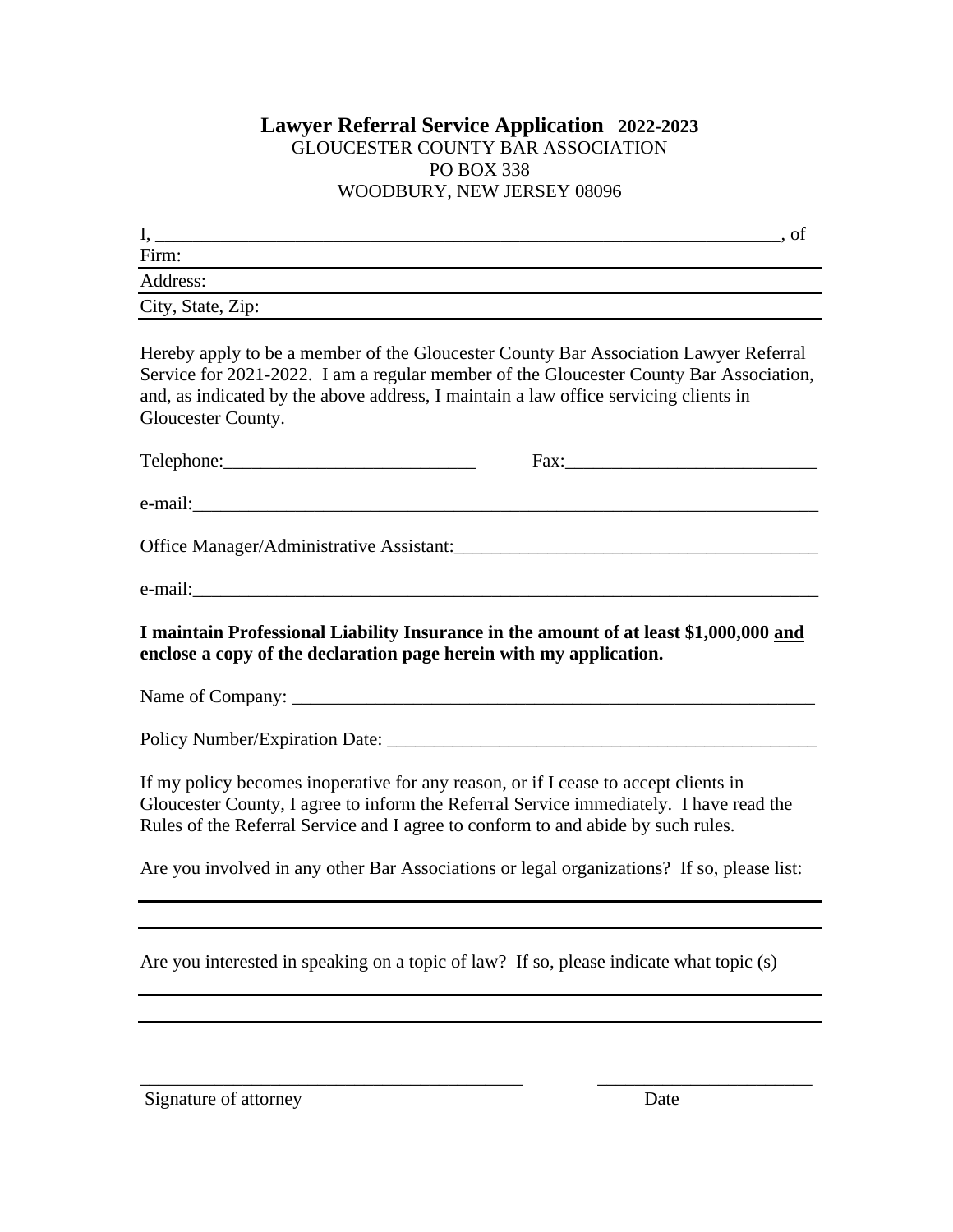## **LAWYER REFERRAL SERVICE TYPES OF CASES**

Please indicate the type of cases you would like referred to you on the checklist below. You may choose up to four categories. Each additional category is \$20.00 per category. Please indicate any appointed positions (Solicitor, Municipal Judge, Etc.) that you hold which would restrict the referrals that you accept\_\_\_\_\_\_\_\_\_\_\_\_\_\_\_\_\_\_\_\_\_\_\_\_\_\_\_\_\_

| <b>Administrative Law</b>                                                                                                                                                                                                                                                                                                                                                                                                                                                                             |                                                    |
|-------------------------------------------------------------------------------------------------------------------------------------------------------------------------------------------------------------------------------------------------------------------------------------------------------------------------------------------------------------------------------------------------------------------------------------------------------------------------------------------------------|----------------------------------------------------|
| Appeals                                                                                                                                                                                                                                                                                                                                                                                                                                                                                               | Legislation                                        |
| Banking                                                                                                                                                                                                                                                                                                                                                                                                                                                                                               | Medical Malpractice                                |
| Bankruptcy                                                                                                                                                                                                                                                                                                                                                                                                                                                                                            | <b>Municipal Court</b><br>$\overline{\phantom{a}}$ |
| Creditor                                                                                                                                                                                                                                                                                                                                                                                                                                                                                              | Municipal Law                                      |
| Civil Litigation                                                                                                                                                                                                                                                                                                                                                                                                                                                                                      | Negligence                                         |
| Civil Rights<br><u> 1989 - Johann Barnett, fransk konge</u>                                                                                                                                                                                                                                                                                                                                                                                                                                           | Personal Injury                                    |
| Collections                                                                                                                                                                                                                                                                                                                                                                                                                                                                                           | Pension/Profit Sharing                             |
| Commercial Lending                                                                                                                                                                                                                                                                                                                                                                                                                                                                                    | Probate/Wills/Estate                               |
| <b>Commercial Litigation</b>                                                                                                                                                                                                                                                                                                                                                                                                                                                                          | Real Estate                                        |
| <b>Consumer Law</b>                                                                                                                                                                                                                                                                                                                                                                                                                                                                                   | <b>Small Business</b>                              |
| Corporate and                                                                                                                                                                                                                                                                                                                                                                                                                                                                                         | Social Security                                    |
| <b>Business Law</b>                                                                                                                                                                                                                                                                                                                                                                                                                                                                                   | $\frac{1}{2}$ Tax                                  |
| Creditor                                                                                                                                                                                                                                                                                                                                                                                                                                                                                              | Unemployment                                       |
| Criminal                                                                                                                                                                                                                                                                                                                                                                                                                                                                                              | Workers Comp.                                      |
| Education/School                                                                                                                                                                                                                                                                                                                                                                                                                                                                                      | Zoning & Planning                                  |
| Elder Law                                                                                                                                                                                                                                                                                                                                                                                                                                                                                             | Other                                              |
| Employment                                                                                                                                                                                                                                                                                                                                                                                                                                                                                            |                                                    |
| Estates & Wills                                                                                                                                                                                                                                                                                                                                                                                                                                                                                       |                                                    |
| Environmental                                                                                                                                                                                                                                                                                                                                                                                                                                                                                         |                                                    |
| <b>Expungements</b>                                                                                                                                                                                                                                                                                                                                                                                                                                                                                   |                                                    |
| Family Law/Domestic                                                                                                                                                                                                                                                                                                                                                                                                                                                                                   | Foreign Languages spoken                           |
| Foreclosure                                                                                                                                                                                                                                                                                                                                                                                                                                                                                           |                                                    |
| General Practice                                                                                                                                                                                                                                                                                                                                                                                                                                                                                      |                                                    |
| Immigration<br>$\begin{array}{cccccccccc} \multicolumn{2}{c}{} & \multicolumn{2}{c}{} & \multicolumn{2}{c}{} & \multicolumn{2}{c}{} & \multicolumn{2}{c}{} & \multicolumn{2}{c}{} & \multicolumn{2}{c}{} & \multicolumn{2}{c}{} & \multicolumn{2}{c}{} & \multicolumn{2}{c}{} & \multicolumn{2}{c}{} & \multicolumn{2}{c}{} & \multicolumn{2}{c}{} & \multicolumn{2}{c}{} & \multicolumn{2}{c}{} & \multicolumn{2}{c}{} & \multicolumn{2}{c}{} & \multicolumn{2}{c}{} & \multicolumn{2}{c}{} & \mult$ | Licenses held in other states                      |
| <b>Intellectual Property</b><br>$\overline{\phantom{a}}$                                                                                                                                                                                                                                                                                                                                                                                                                                              |                                                    |
| Insurance                                                                                                                                                                                                                                                                                                                                                                                                                                                                                             |                                                    |
| International Law                                                                                                                                                                                                                                                                                                                                                                                                                                                                                     |                                                    |
| Insurance Defense                                                                                                                                                                                                                                                                                                                                                                                                                                                                                     |                                                    |
| Juvenile<br>$\overline{a}$                                                                                                                                                                                                                                                                                                                                                                                                                                                                            |                                                    |
| Labor Law                                                                                                                                                                                                                                                                                                                                                                                                                                                                                             |                                                    |
| Landlord/Tenant                                                                                                                                                                                                                                                                                                                                                                                                                                                                                       |                                                    |
| <b>Example 1</b> Land Use                                                                                                                                                                                                                                                                                                                                                                                                                                                                             |                                                    |
| <b>Legal Malpractice</b>                                                                                                                                                                                                                                                                                                                                                                                                                                                                              |                                                    |